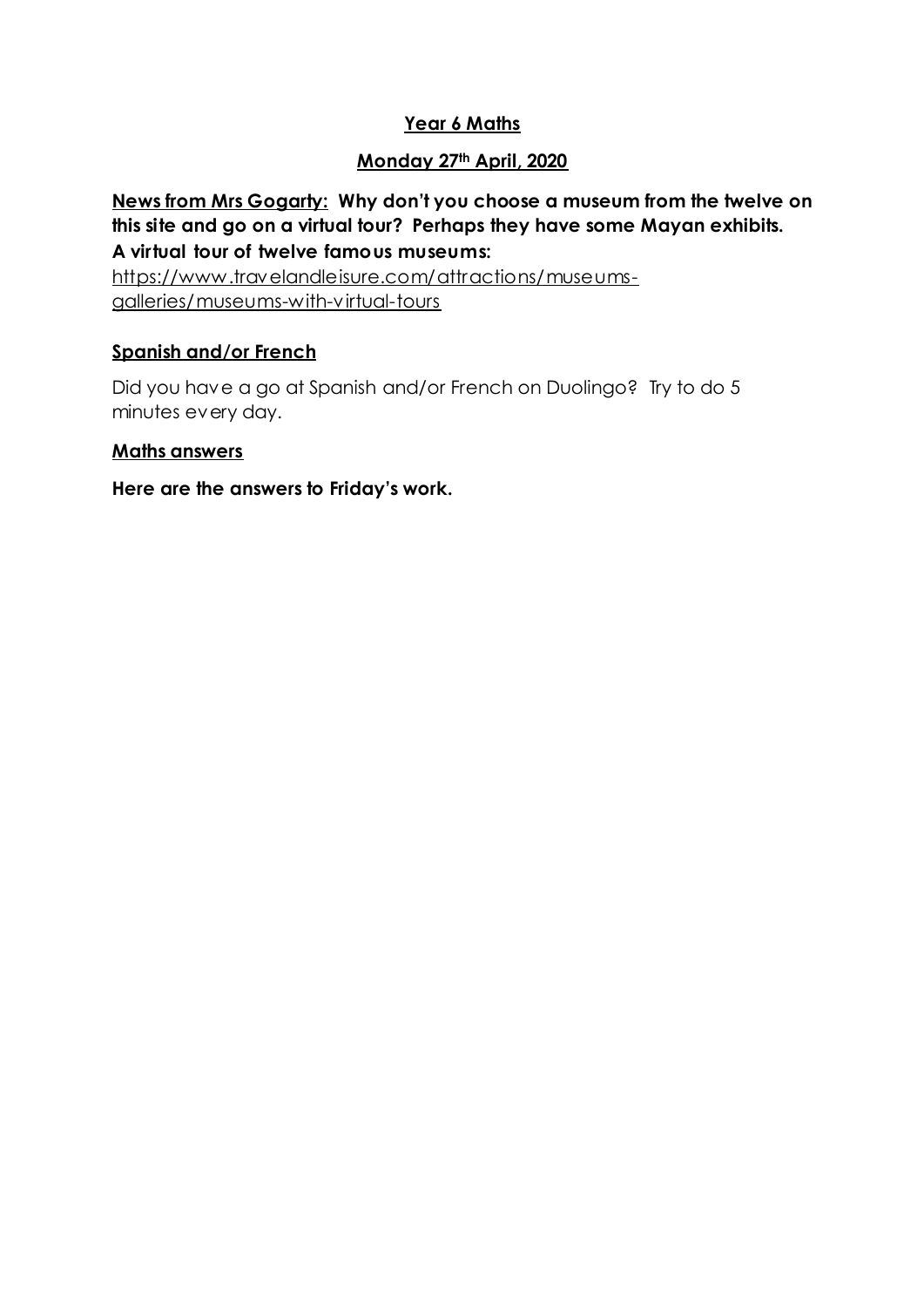### **Answers for self-marking**

|  | Multiply the following numbers by 10, 100 and 1000 to complete the table. |
|--|---------------------------------------------------------------------------|
|  |                                                                           |

|          | x 10     | $\times 1000$ | × 100     |
|----------|----------|---------------|-----------|
| 0.003    | 0.03     |               | 0.3       |
| 1893.852 | 18938.52 | 1 893 852     | 189 385.2 |
| 600.001  | 6000.01  | 600 001       | 60 000.1  |

Divide the following numbers by 10, 100 and 1000 to complete the table.

|        | $+100$ | $+1000$ | $+10$  |
|--------|--------|---------|--------|
| 4.08   | 0.0408 | 0.00408 | 0.408  |
| 215.9  | 2.159  | 0.2159  | 21.59  |
| 9.99   | 0.0999 | 0.00999 | 0.999  |
| 450.04 | 4.5004 | 0.45004 | 45.004 |

Complete the following table.

|       | $+1000$  | x 100   | $+10$  |
|-------|----------|---------|--------|
| 6.45  | 0.00645  | 645     | 0.645  |
| 0.501 | 0.000501 | 50.1    | 0.0501 |
| 936   | 0.936    | 93 600  | 93.6   |
| 7180  | 7.18     | 718 000 | 718    |

Complete this table, using your own calculations.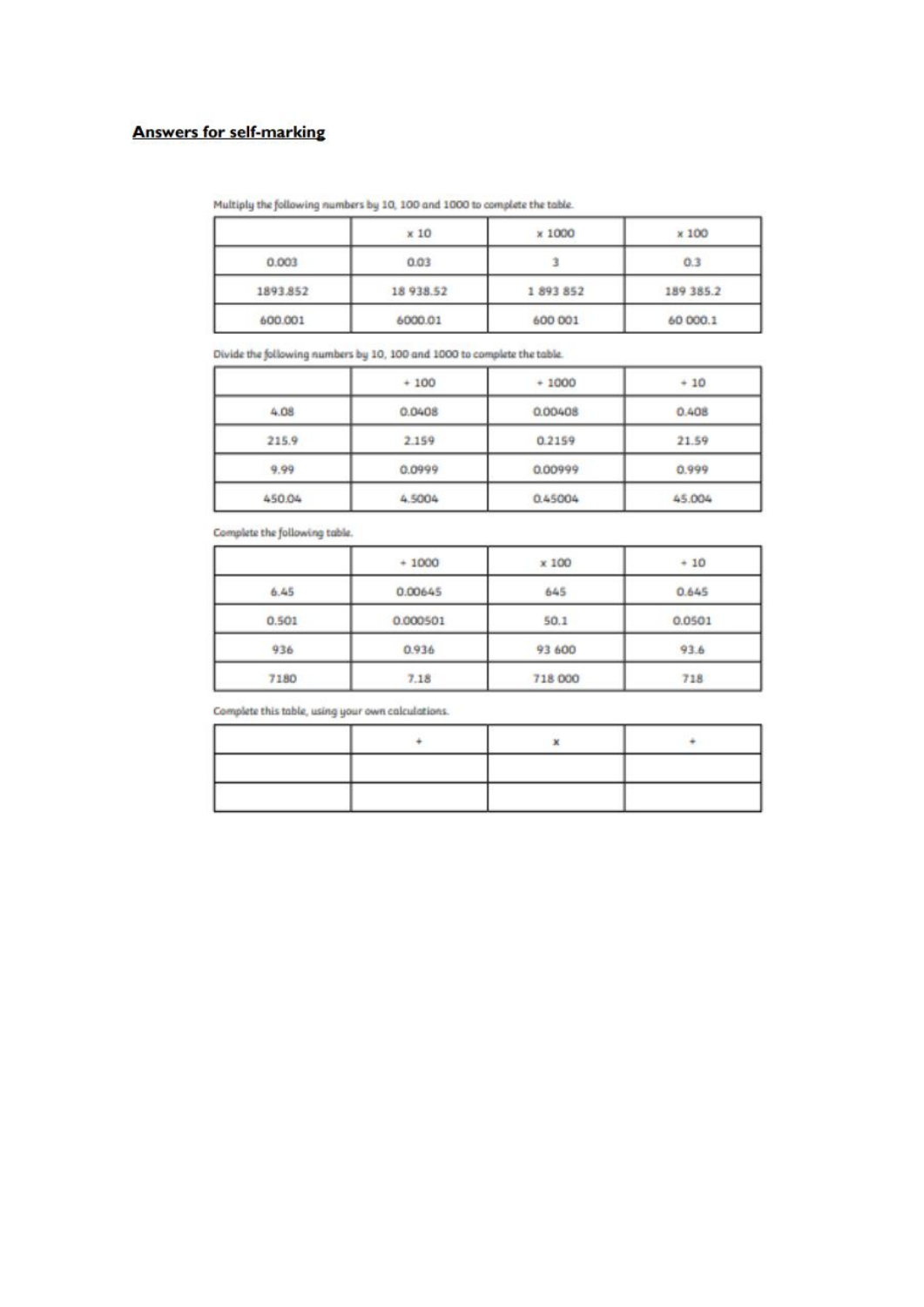

Kate is wrong, the decimal point never moves. When dividing, the digits move to the right and each time they move one column to the right they get 10 times smaller.

You cannot just get rid of zeros as sometimes a number being divided by 10, 100 or 1,000 does not have any zeros to begin with e.g. 24

Four children are thinking of four different  $\cdot$ numbers.



Yvonne: "My number has four hundredths."

Alex: "My number has the same amount of ones, tenths and hundredths."

Louise: "My number has more tenths and hundredths than ones."

Emily: "My number has 2 decimal places."

Can you match each number to the correct<br>child?

Emily = 3.45, Alex = 4.445. Louise = 3.454, Yvonne =  $4.345$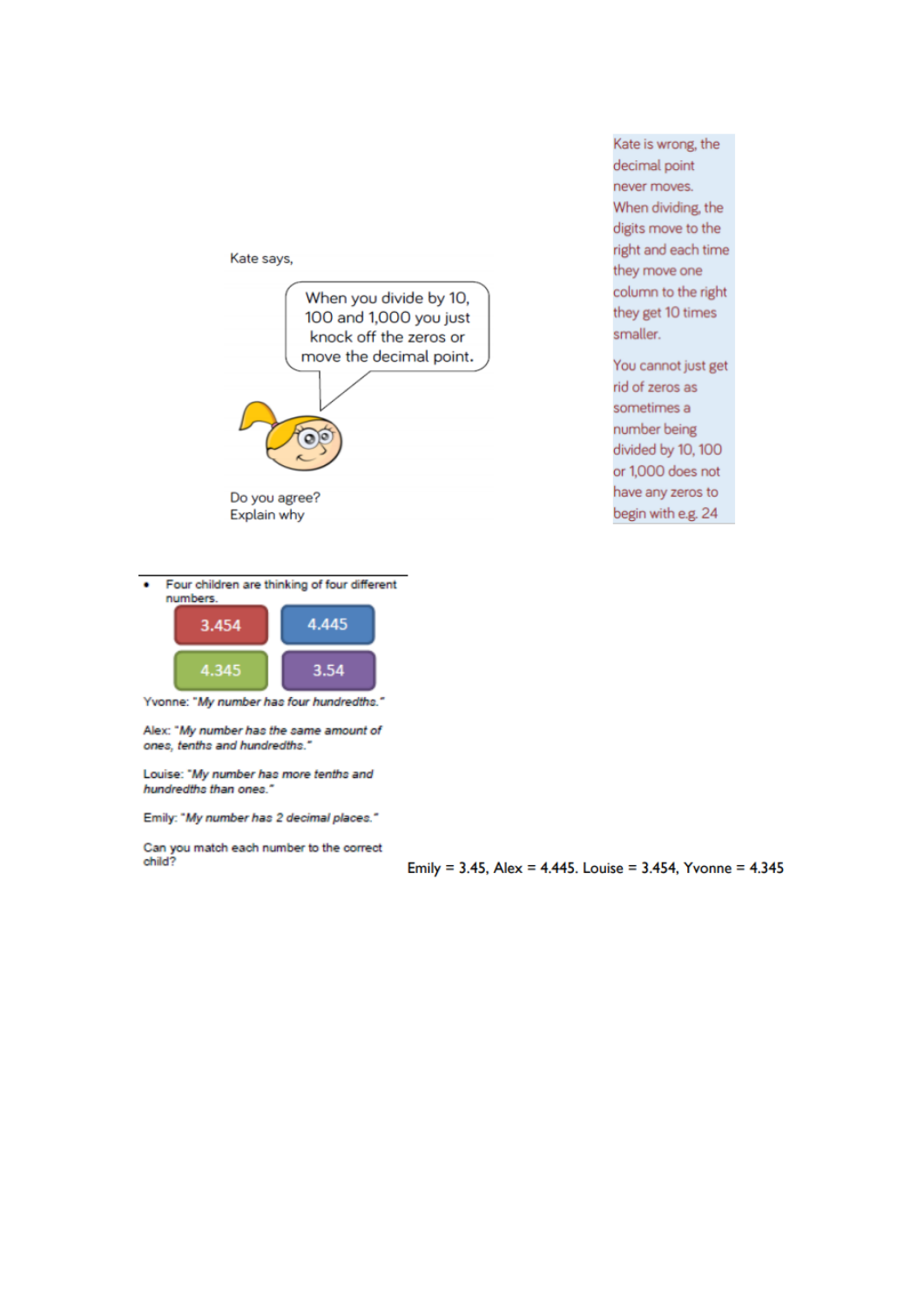### **Maths**

I have got some new maths activities which will be sent out daily to you by email and also shared on our website.

Our school follows a scheme called White Rose Maths, which sets out how we teach all the maths topics we are meant to cover over the year. They have set up a really helpful home learning section on their website, with a page for each year group and special daily tasks. There is a video clip which talks you through each day's 'lesson' that you should watch before attempting the task, then there is an activity sheet, and an answer sheet to look at to check your answers. The link for this week's learning is here:

<https://whiterosemaths.com/homelearning/year-6/>

**This week, our maths lessons will focus on:**

| Monday          | Multiplying decimal numbers. Please see below.                         |
|-----------------|------------------------------------------------------------------------|
| Tuesday         | Summer term week 1, lesson 1: Vertically opposite angles               |
| Wednesday       | Summer term week 1, lesson 2: Angles in a triangle                     |
| <b>Thursday</b> | Summer term week 1, lesson 3: Angles in a triangle -<br>special cases  |
| <b>Friday</b>   | Summer term week 1, lesson 4: Angles in a triangle -<br>missing angles |

I will download the activity sheets and answer sheets and put these on the website for you, but if you have any trouble accessing or viewing these, you can get them yourself from the website.

I hope the videos are helpful. I will be ringing you all again this week, and again weekly from now on, so, if there is anything you want to ask or check, please let me know.

### **Maths**

**Today we are going to revise how to multiply decimal numbers. First remind yourself of the method with this clip.**

<https://www.youtube.com/watch?v=dSFja7Jsg6c>

**Now please answer these questions in your book.**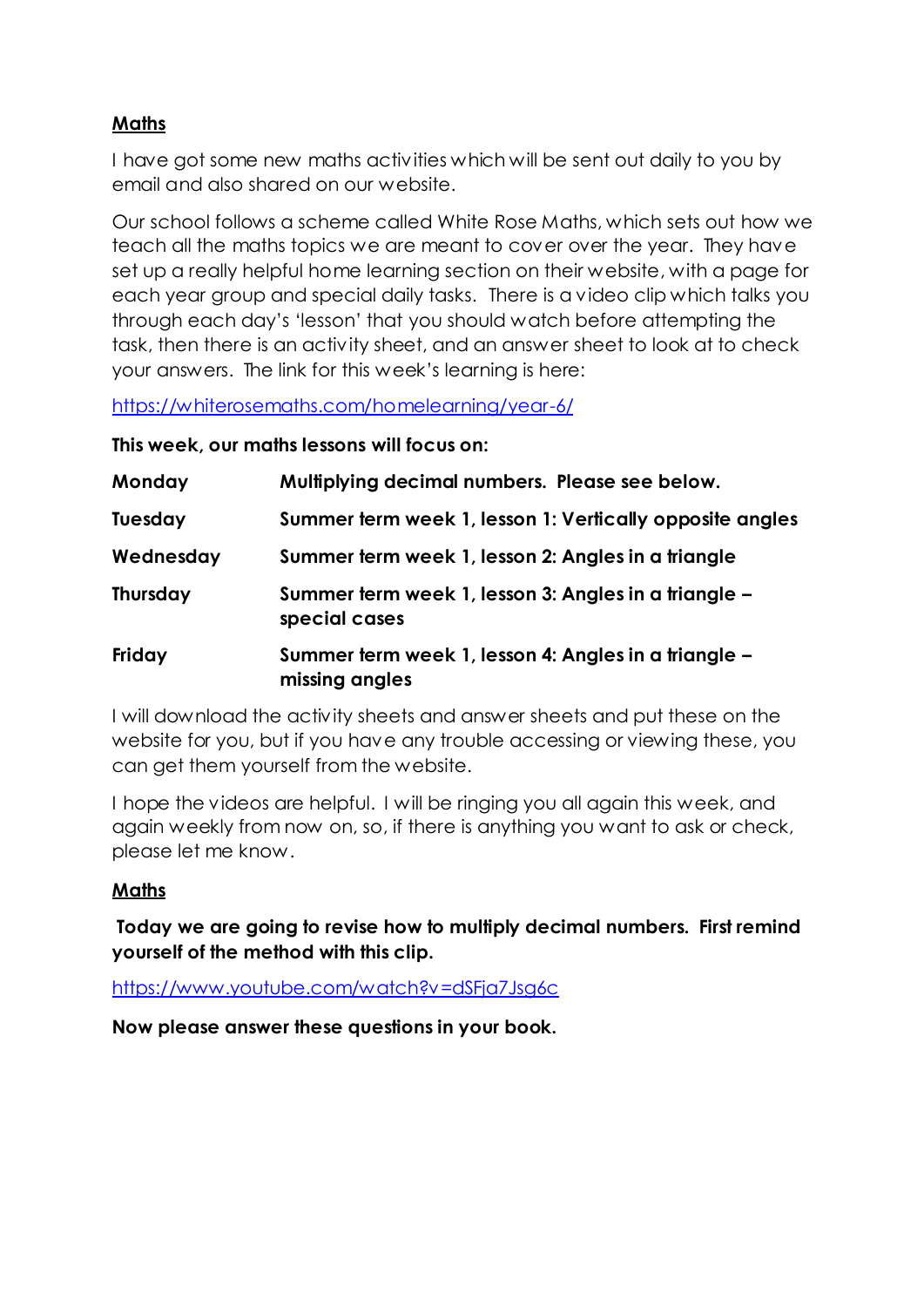## **Maths**

LO: To multiply decimals by integers **Starter Activity I** 



#### **Starter Activity 2**

• What is the value of the underlined digit in the following numbers?

3.42 4.562 34.621 54.36

**Fluency I** 

# a) £4.56  $x$  5

## b) £10.25  $x 8$

c) £0.57  $\times$  4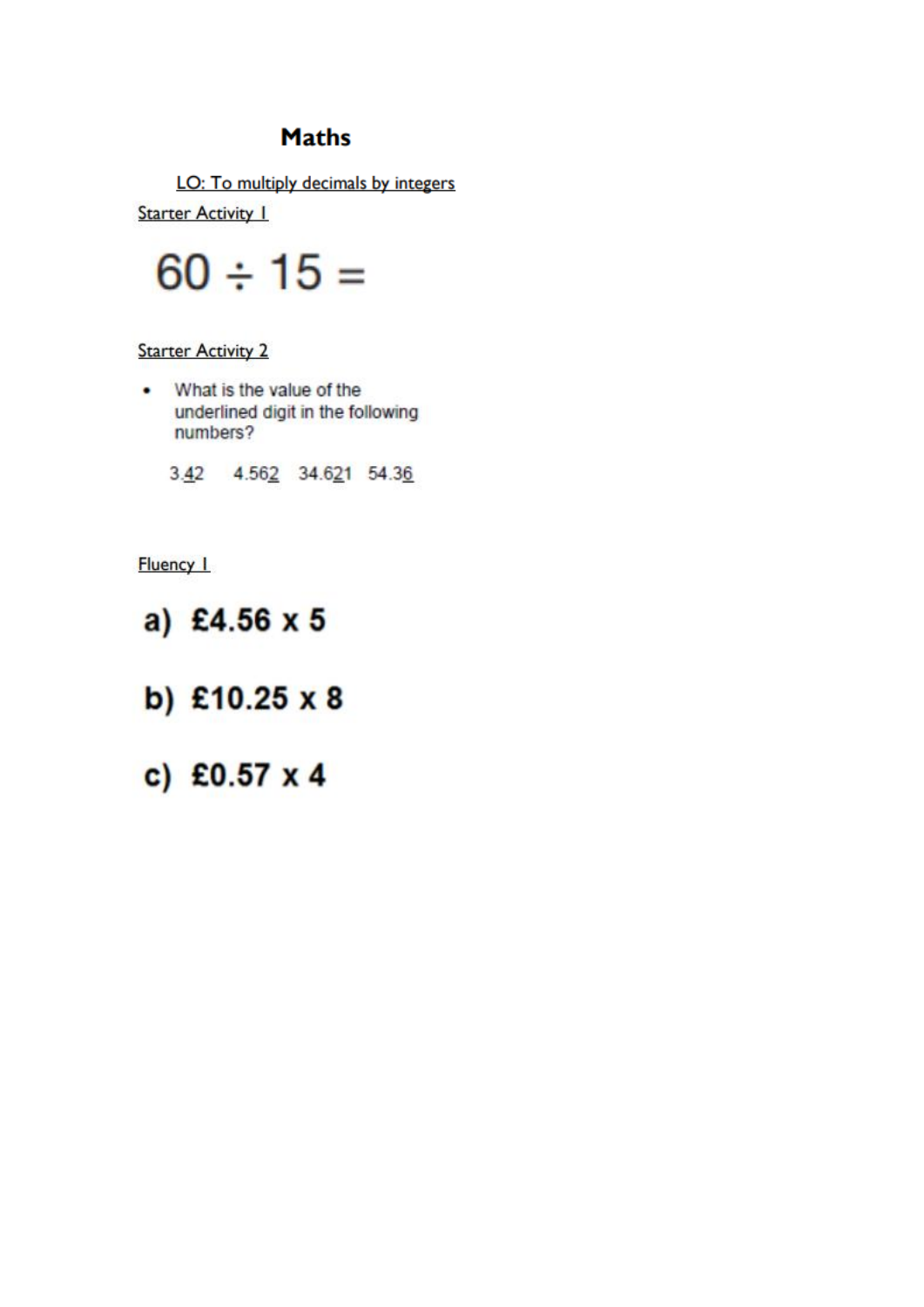#### **Fluency 2**

Jess is saving her pocket money. Her mum says,

"Whatever you save, I will give you five times the amount."

If Jess saves £2.23, how much will her mum give her? If Jess saves £7.76, how much will her mum give her?

#### Reasoning





When you multiply a number with 2 decimal places by an integer, the answer will always have more than 2 decimal places.

Do you agree? Explain why.

### Problem solving/reasoning

Fill in the blanks